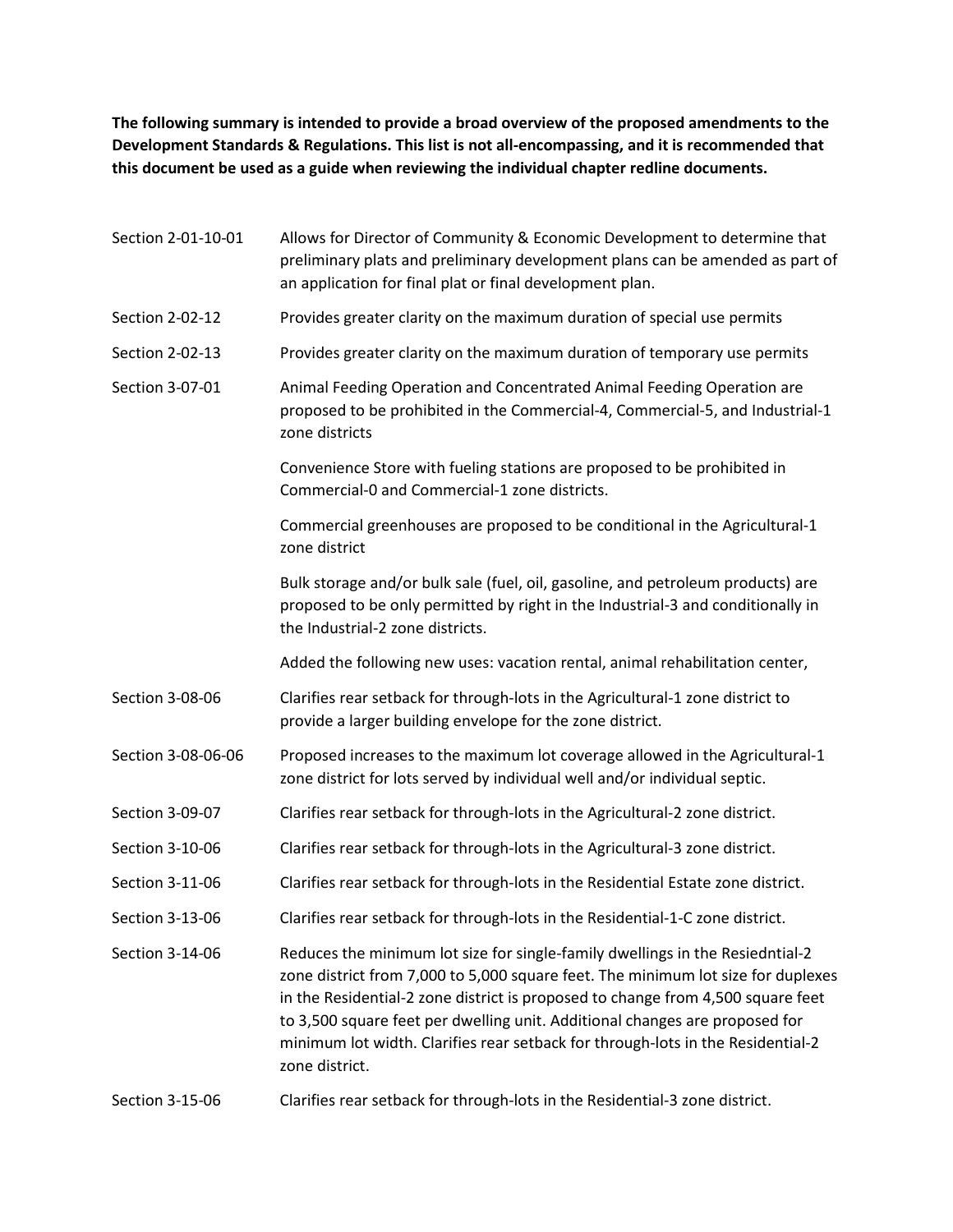| Section 3-16-06       | Clarifies rear setback for through-lots in the Residential-4 zone district.                                                                                                                                                                         |
|-----------------------|-----------------------------------------------------------------------------------------------------------------------------------------------------------------------------------------------------------------------------------------------------|
| Sections 3-18 - 3-23  | The minimum setback for all structures in a Commercial District from an arterial<br>right-of-way or highway are proposed to be reduced from 75 feet to 25 feet.                                                                                     |
| Section 4-03-03-02-11 | Short-Term Rental added as an accessory use to a residential use and associated<br>performance standards are included.                                                                                                                              |
| Section 4-03-03-02-15 | New language regarding above-ground swimming pools added for consistency<br>with Building Code.                                                                                                                                                     |
| Section 4-04-02-02-05 | Inert fill hours of operation reduced to 7-7.                                                                                                                                                                                                       |
| Section 4-05-02-05-07 | Fireworks sales hours of operation reduced to 7-7.                                                                                                                                                                                                  |
| Section 4-06-02-10    | Required setback from Underground Storage Tanks to residential uses for Truck<br>Stops                                                                                                                                                              |
| Section 4-07-01-02    | Alleviates structure orientation rules for properties with a front setback of 100<br>feet or greater. Reduces front width requirement for residential uses. Allows for<br>privacy fences on corner lots to meet the structure setback requirements. |
| Section 4-09-02-04    | Proposing an increase in the required setbacks between residential uses and<br>pump islands for automobile service centers and gas stations. Changing gender-<br>identity requirements for restrooms.                                               |
| Section 4-09-02-11-05 | New performance standards for auto towing and storage yard uses.                                                                                                                                                                                    |
| Multiple              | Requiring a setback between garbage enclosures and public sidewalks.                                                                                                                                                                                |
| Section 4-10          | Inclusion of Mixed-Uses, specifically a commercial-residential mixture. The<br>proposed language includes architectural design standards.                                                                                                           |
| Section 4-11-02-05-06 | New performance standards for RV and Boat Storage Facility Uses.                                                                                                                                                                                    |
| Section 4-03-04-06-01 | Additional language to clarify shared parking requirements which will encourage<br>opportunities.                                                                                                                                                   |
| Section 4-15-06-01-01 | New language for timeline of permit review.                                                                                                                                                                                                         |
| Section 4-15-06-05-02 | Additional language to allow for more flexibility for gas station canopies.                                                                                                                                                                         |
| Section 4-18-01       | Added definition for the term "weed"                                                                                                                                                                                                                |
| Section 5-02-06       | New language for the required improvements prior to the issuance of building<br>permits and certificates of occupancy.                                                                                                                              |
| Section 6-06-01       | Additional language to provide better clarity on the Intergovernmental<br>Agreement option.                                                                                                                                                         |
| Chapter 7             | New language to encourage Low-Impact Development Techniques                                                                                                                                                                                         |